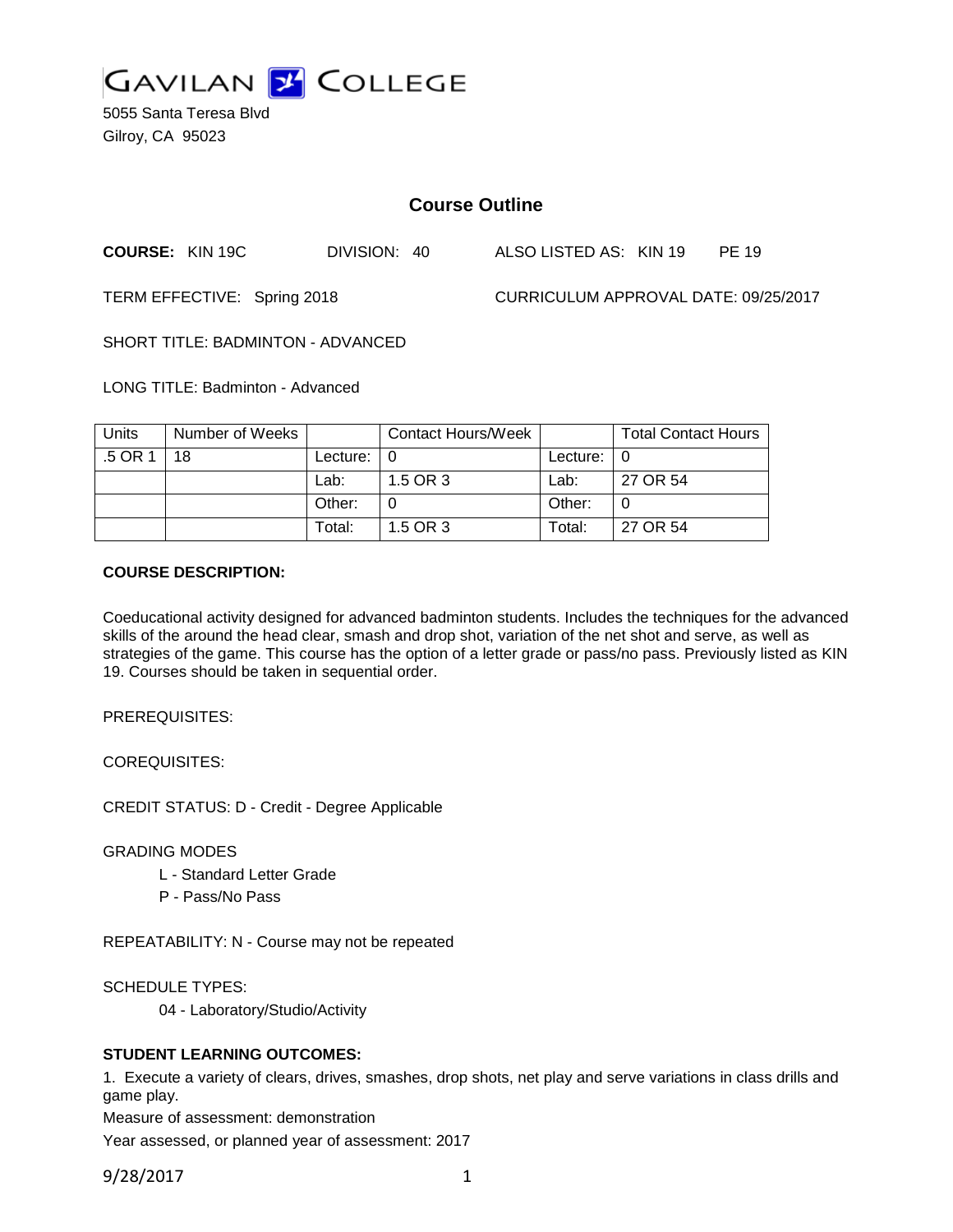Semester: Spring

2, Demonstrate and explain singles and doubles badminton strategies.

Measure of assessment: demonstration, discussion, written and/or oral exam

Year assessed, or planned year of assessment: 2017

## **CONTENT, STUDENT PERFORMANCE OBJECTIVES, OUT-OF-CLASS ASSIGNMENTS**

Curriculum Approval Date: 09/25/2017

4.5 - 9 Hours:

Content: Discuss course syllabus, class procedures and grading. Review and practice the techniques for a variety of badminton clears, drives, serves, and net play.

Student Performance Objectives: Utilize a variety of clears, drives, serves, and net play in class activities. Discuss why a particular shot would be used in a specific situation.

#### 6 - 12: Hours:

Content: Continue to work on stroke development, including introducing the around the head clear and underarm clear. Presentation on singles strategy, including positioning and playing to an opponent's weakness.

Student Performance Objectives: Demonstrate an around the head clear and the underarm clear. Describe the strategies involved in singles play. Demonstrate sound singles positioning. Analyze an opponent's weaknesses and play to them. Incorporate a variety of strokes in singles game play.

4.5 - 9 Hours:

Content: Presentation on a variety of net shots, including introducing the net kill and hairpin net shot. Introduce some variations of the serve, including the drive serve and flick serve. Review of various shots used in doubles. Presentation on doubles strategy. This could include positioning for the serving team, positioning for the receiving team, and the importance of net play, serve selection and shot selection.

Student Performance Objectives: Demonstrate the net kill and hairpin net shot and explain why each would be used. Explain and demonstrate the drive serve and the flick serve. Discuss and demonstrate doubles positioning for the serving team and the receiving team. Participate in class drills. Execute a variety of doubles strategies in game play and utilize a variety of strokes during play.

#### 4.5 - 9 Hours:

Content: Introduce the around the head smash and the around the head drop shot. Continue to work on a variety of net shots and a variety of serves. Utilize a variety of class activities to practice these shots. This could include serve and rally games for both singles and doubles.

Student Performance Objectives: Demonstrate the around the head smash and the around the head drop shot. Participate in class drills utilizing a variety of badminton shots.

#### 6 - 12 Hours:

Content: Continue to work on skill building and incorporate the skills and singles and doubles strategies learned in game-like activities and class tournaments. Opportunities for both singles and doubles game play, including tournaments, will be provided.

Student Performance Objectives: Apply the badminton skills, rules, scoring, and strategies in singles and doubles game play.

Participate in a variety of class activities, including tournament play.

2 Hours:

# **METHODS OF INSTRUCTION:**

demonstration, lecture, discussion, guided practice

#### **OUT OF CLASS ASSIGNMENTS:**

Required Outside Hours:

Assignment Description: As this is a lab class no out of class assignments are required.

# **METHODS OF EVALUATION:**

Skill demonstrations Percent of total grade: 50.00 %

9/28/2017 2